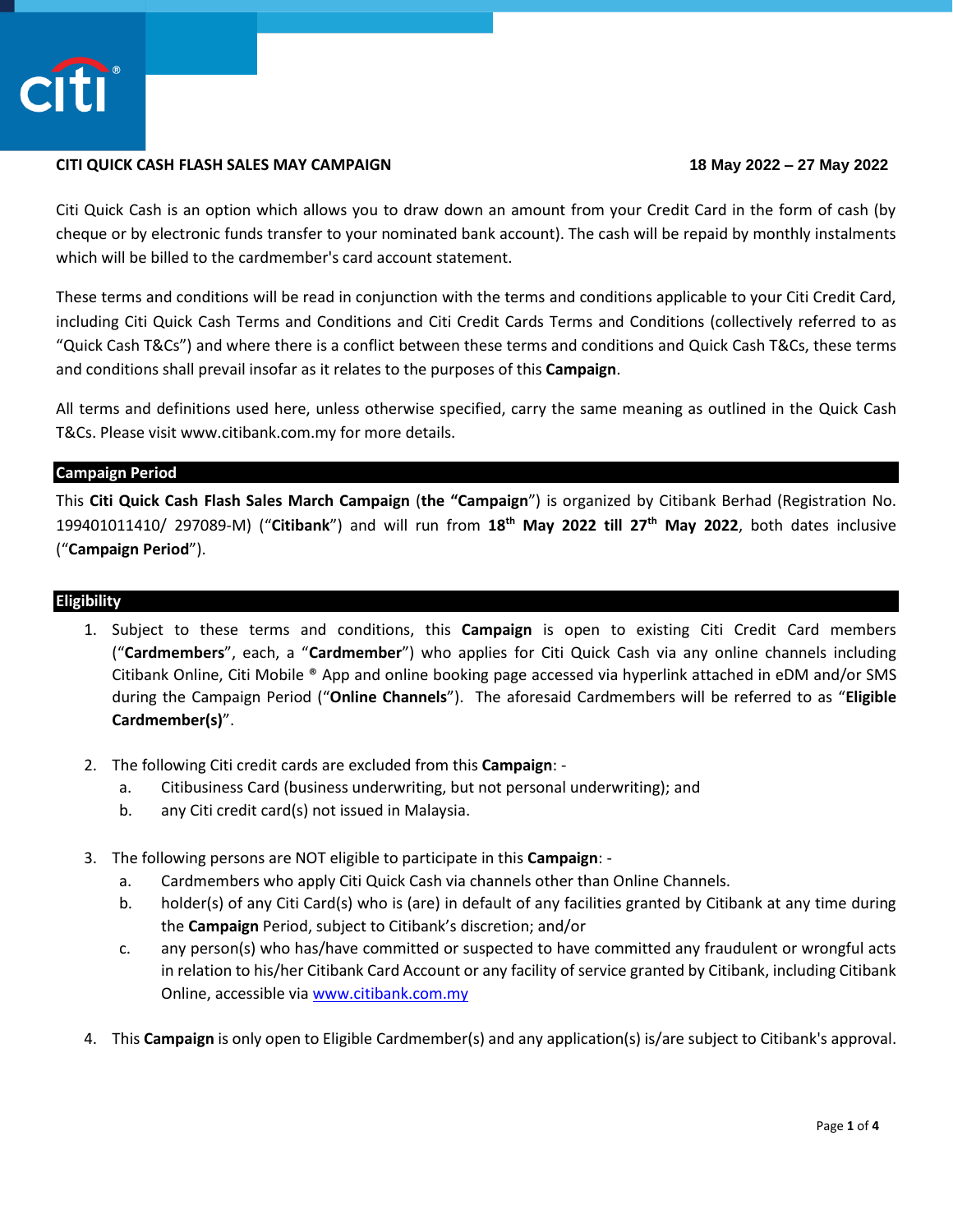

5. This **Campaign** is not opened to individuals resident in the European Union, European Economic Area, Switzerland, Guernsey, Jersey, Monaco, San Marino, The Vatican, Isle of Man or the UK. These Terms and Conditions are not, and should not be construed as, an offer, invitation or solicitation to buy or sell any of Citibank products or services mentioned herein to such individuals.

### **Campaign Mechanics**

- 6. Subject to these terms and conditions, Eligible Cardmember(s) will be entitled to receive the cash back in accordance with **Table 1** below ("**Cash Back**"), upon fulfilment of the criteria below:
	- a. Cardmember(s) must apply for Citi Quick Cash via any Online Channels during the **Campaign Period**;
	- b. Eligible Cardmember(s)' application for Citi Quick Cash is successfully approved within the **Campaign Period** ("**Eligible Instalment Booking(s)**"); and
	- c. During the **Campaign Period**, the aggregate total of Eligible Instalment Booking(s) must be a minimum cumulative amount of RM10,000 or more.

[Clause 6(a), 6(b) and 6(c) are hereinafter referred to as the "**Fulfillment Criteria**"]

The Fulfillment Criteria is summarized below:

| <b>Total Accumulated Citi Quick Cash Approved Amount</b> | <b>Cash Back</b>       |
|----------------------------------------------------------|------------------------|
| <b>First RM10,000</b>                                    | <b>RM50</b>            |
| Every RM10,000 incremental on top of RM10,000            | <b>Additional RM50</b> |

 **Table 1:** 

Example:

| <b>Total Accumulated Citi Quick Cash Approved Amount</b> | <b>Cash Back</b> |
|----------------------------------------------------------|------------------|
| RM30,000                                                 | <b>RM150</b>     |
| RM52,340                                                 | <b>RM250</b>     |

- 7. For the avoidance of further doubt, all Citi Quick Cash applications are subject to Citibank's credit assessment and approval. Furthermore, each Eligible Cardmember can only receive the Cash Back **once** only based on the cumulative amount of approved loan, throughout the **Campaign Period**, regardless of how many applications are approved.
- 8. For the avoidance of any doubt, "**successfully approved**" means Eligible Cardmember's Citi Quick Cash application(s) is/are approved by Citi during the **Campaign Period** no later than **27 th May 2022.** A conditional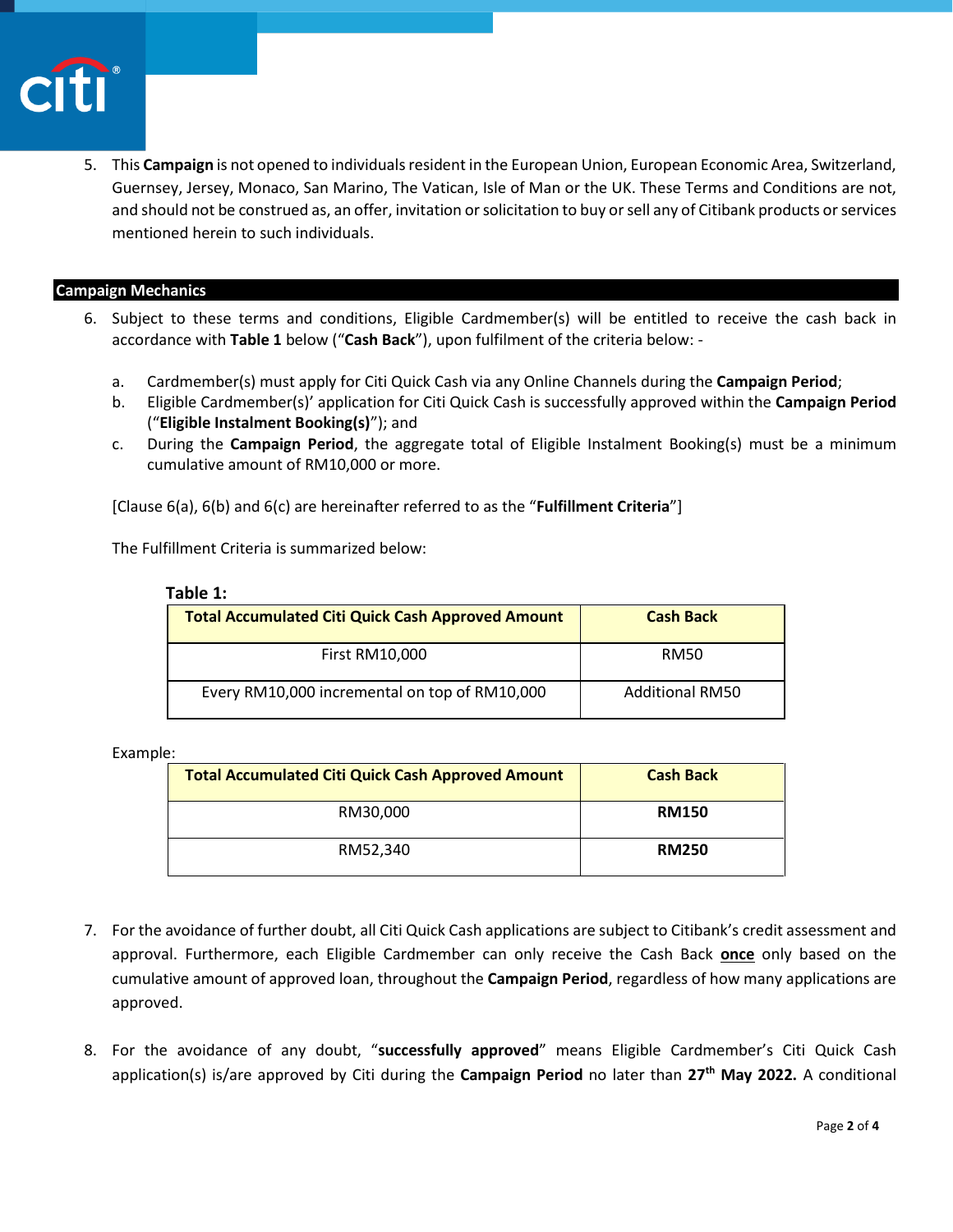

approval of Citi Quick Cash application is not an "approved" application. An applicant whose application is successfully approved in accordance with these Terms and Conditions is hereinafter referred to as a "Successful Applicant".

# **Fulfillment**

- 9. Subject to these terms and conditions, the Cash Back will be credited into Successful Applicants' Credit Cards which was used to book Citi Quick Cash within two (2) months from the end of the **Campaign Period ("Fulfillment Period")**. For bookings on multiple Cards, the Cash Back will be credited into Successful Applicant's Credit Card with the highest Citi Quick Cash booking. The Cash Back will be reflected in Successful Applicant's subsequent monthly statement following that period.
- 10. Citibank reserves the right, as it deems fit to substitute the Cash Back with another reward or gift of similar retail value with prior notice.
- 11. The Cash Back is non-exchangeable for cash, credit or kind, whether in part or in full.
- 12. If there is any dispute or non-receipt of the Cash Back by the Fulfillment Period, a Successful Applicant is required to contact Citiphone on or before 31<sup>st</sup> August 2022 at the following telephone numbers: 03-2383 0000 (Kuala Lumpur), 04-296 0000 (Penang), and 07-340 6000 (Johor Bahru) or 1800- 82-1010 (Sabah & Sarawak), to request for an inquiry. Any inquiry after 31<sup>st</sup> August 2022 will not be processed.

### **Miscellaneous**

- 13. Citibank reserves the right to disqualify any Eligible Cardmember from receiving the Cash Back:
	- (a) where the minimum payment or any amounts due and payable under any of the Eligible Cardmember's Citibank Credit Card account(s) are not settled on or before its due date;
	- (b) if any of the Successful Applicant's Citibank Credit Card account(s) is cancelled, closed, or terminated by any reason whatsoever, either voluntarily or involuntarily or if the Eligible Cardmember makes early settlement of, cancels or terminate their approved Citi Quick Cash during the **Campaign**;
	- (c) if any person is not eligible to participate in the **Campaign** and/or receive the Cash Back ; and/or
	- (d) if any Eligible Cardmember has committed or is suspected of committing any misconduct, fraudulent or wrongful acts
- 14. Citibank's decision on all matters relating to the **Campaign** will be final and binding.
- 15. To the fullest extent permitted by law, by participating in this **Campaign**, each and every Eligible Cardmember is agreeing that he/ she will not hold Citi and its officers, servants, employees, representatives and/or agents